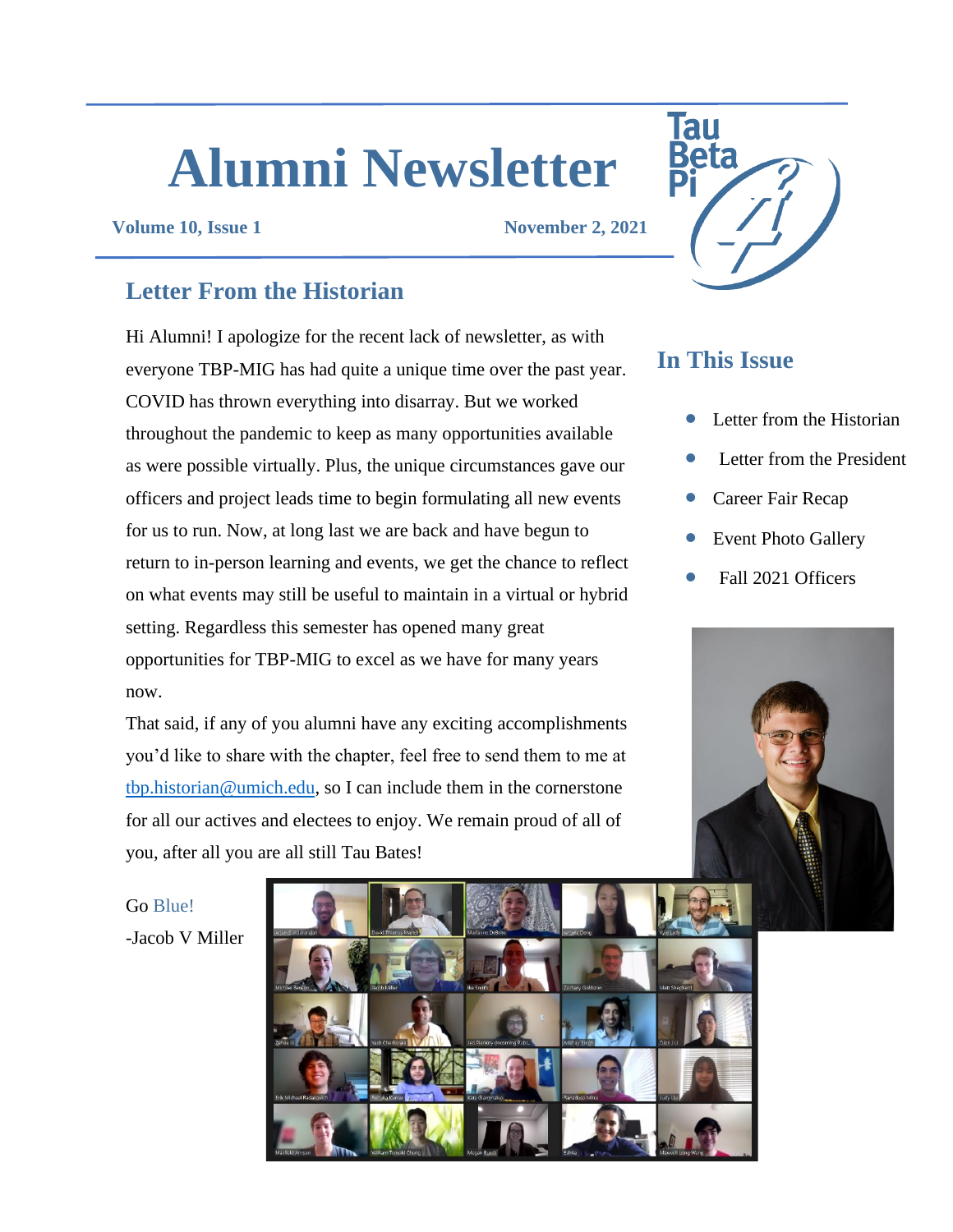# **Letter From the President**

#### Greetings Alumni!

After 2.5 semesters of interacting virtually (and often across great distances) the Notorious MI-G is finally getting back to more typical operation! However, we did discover some advantages of being online. Popular events like virtual movie nights and asynchronous interview practice have stuck around, and our mass meetings are now hybrid in order to allow greater attendance from all our members! Some classic events have also made a reappearance. I'm sure many of you remember Knitwits, Breakfast Parties, Nature Area Preservation, and Cub Scouts Day! These events and more have been brought back in person (or hybrid) and are still as popular as ever!

We are also seeing increased interest in joining the chapter now that students are back on campus. Our Vice Presidents Abby and Yash are working with 57 undergrads and 25 grad students who are in the process of electing to our chapter. These candidates have already made it halfway through the electing process and are well on their way to becoming full-fledged Tau Bates!

In addition to our continuing projects, I am excited to tell you about several new ideas that are in the works this term! Despite the cancellation/postponement of the National Convention, our chapter has reached out to other chapters in the area, and we are working to plan a few new interchapter events. To start, the chapters are organizing an inter-chapter bowling night, which will be happening sometime in the next few weeks. Similarly, we are also developing new ways to collaborate with other student organizations on campus. Our tutoring program continues to include tutors from HKN (EECS Honor Society) and OXE (ChemE Honor Society). We also recently had a social event with HKN at Cantina! Additionally, our Diversity, Inclusion, and Equity (DIE) Committee is working on a social event with some of the other student orgs that share our bullpen/office space. This is just one of the initiatives that the DIE Committee is pursuing to promote accessibility and equity for engineering students of all backgrounds and identities.

The chapter is also taking advantage of the in-person semester by creating several new events. New social events like Food Truck Day and Laser Tag have been a hit! Our K-12 and Campus Outreach Officers are also working on 2 Major Fairs - one for freshman and one for high school students. These events aim to give students an opportunity to learn about all of the majors offered at the college of engineering. Our Service Coordinator, Atishay, is also working on a series of events called Sandwiches and Speakers. These events are a collaboration with MSE GSC, which allow students to present their research and receive feedback from other students.

As we move forward after a particularly unusual year, I am honored to serve as chapter president along with all of the incredible officers of Fall 2021. I am excited to see the chapter develop in new ways as we continue to promote integrity and excellence in engineering! I look forward to the upcoming elections and initiation as we elect next semester's leaders and welcome new members of TBP to our chapter!

> Katherine Giammalvo President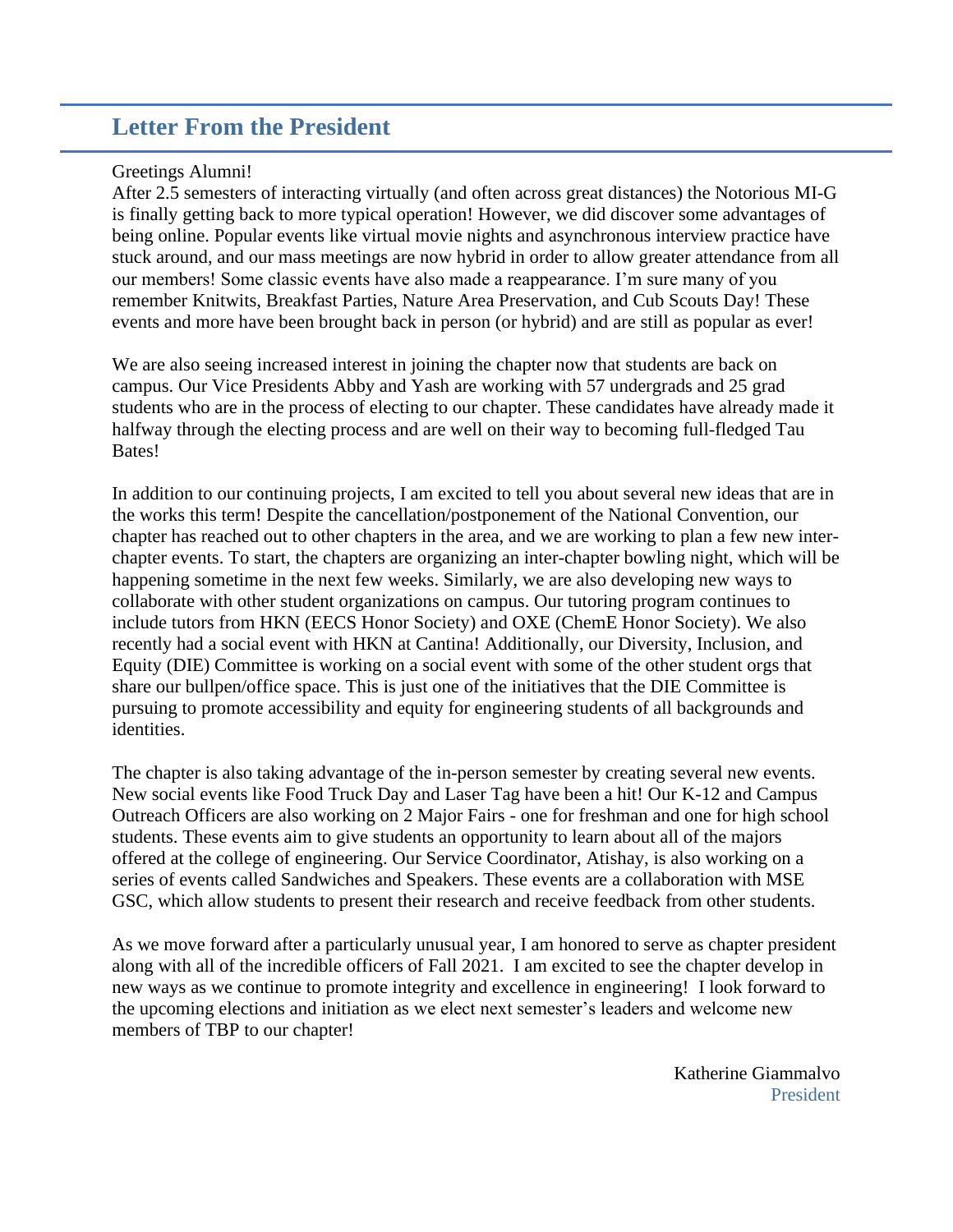## **Career Fair Recap**

The 37th Fall Engineering Career Fair hosted by SWE/TBP was another resounding success this year. For the second year in a row, the fair was fully virtual, and we had over 250 companies and thousands of students attend. The fair took place from September 13th through 15th and was run by the four directors, including External Vice Presidents Arjun Sundararajan and Judy Liu, and several chairs.

There were a few major changes to the fair this year. For the second straight year, the Career Fair was held entirely virtually through Career Fair Plus due to COVID-19 concerns, but we hope that next year's fair will be a return to the in-person experience of years past. Like last year, students were able to schedule short appointments with recruiters through Career Fair Plus rather than waiting in long lines. Additionally, since the fair was fully virtual, we did not hold any student receptions.

This year, to allow students and companies more opportunities to meet, the fair was extended to 3 days and went further into the evening each day, although companies could set their own schedules. Companies were allowed to attend up to 2 days of the fair, and student sign ups were staggered for each day of the fair in an effort to make that process fairer to all students.

The Fall Engineering Career Fair hosted by SWE/TBP continues to be one of the largest student run career fairs in the country, and it continues to improve every year. Thank you to everyone who helped contribute!

Arjun Sundararajan and Judy Liu

External Vice Presidents



## **Event Photo Gallery**

Aftermath of a volleyball social event, the hungry players chose to get some food to enjoy when the volleyball courts on campus were all full.

Graduate Electee team, showcasing where virtual aspects can still be used throughout the chapter's normal activities.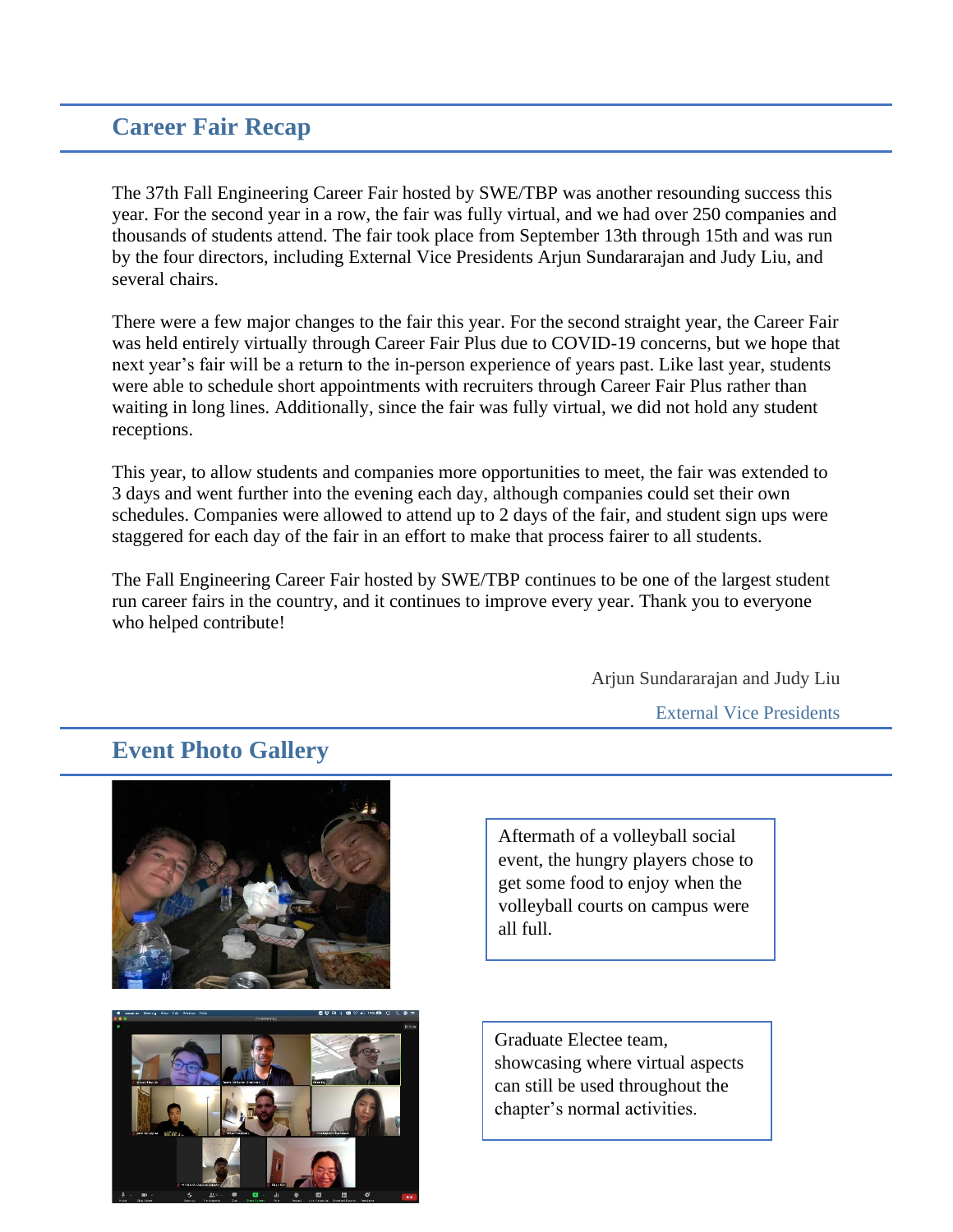# **Event Photo Gallery**



pumpkins they got at a Wizard's Orchard social event

Proud Tau Bates presenting the



Participants in this semester's first Knitwits volunteer event hard at work preparing quilts for those in need.



Many of our graduate students for the first graduate social event of the semester.



Volunteers relaxing after a hard morning finding improvements for our Merit Badge Day activities to continue to improve the event